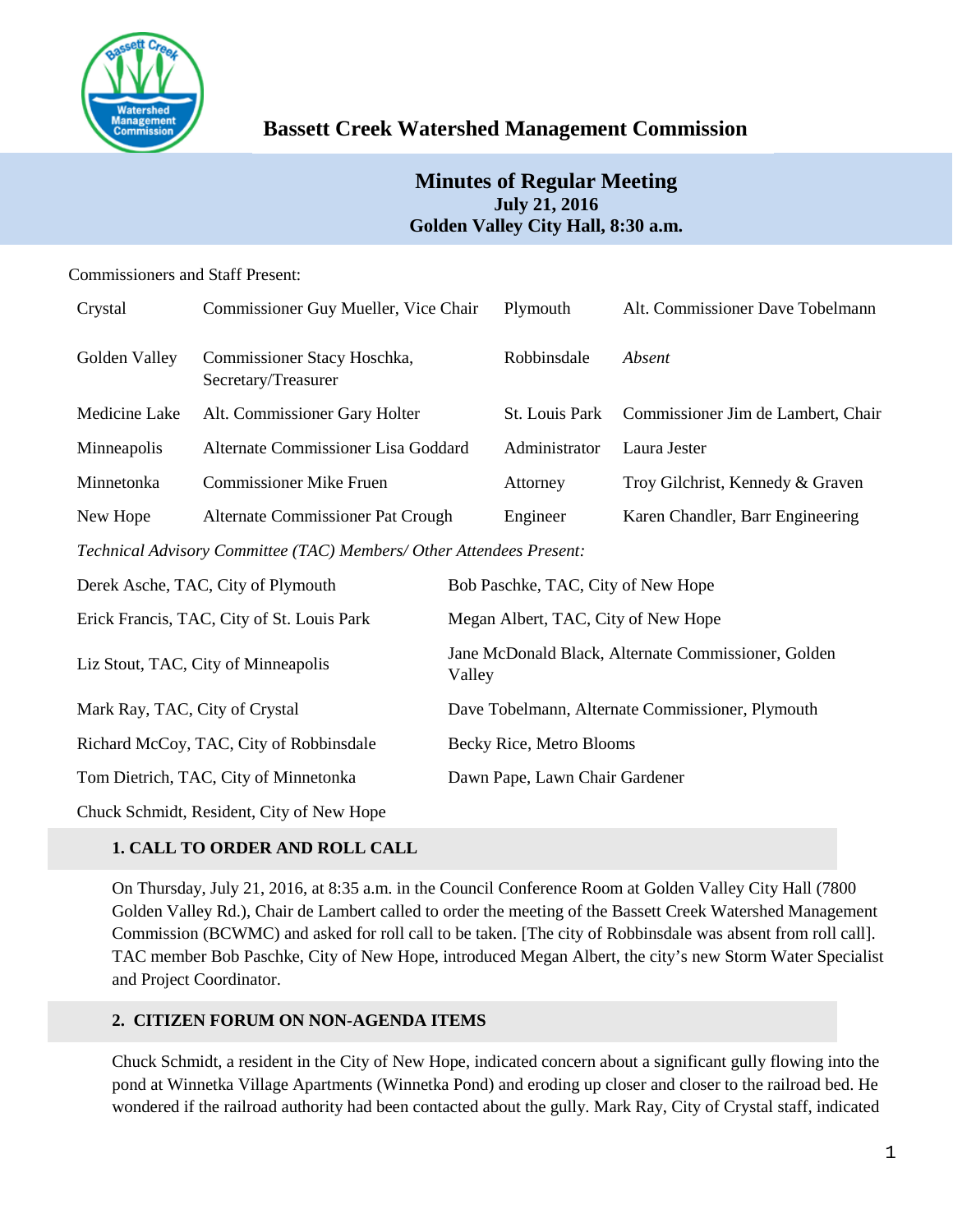that he had located the gully after previous comments from Mr. Schmidt, had checked easements and determined the gully is on railroad property. He indicated that he would contact the railroad about the gully.

#### **3. AGENDA**

**MOTION:** Commissioner Hoschka moved to approve the agenda. Alt. Commissioner Goddard seconded the motion. Upon a vote, the motion carried 8-0. [The city of Robbinsdale as absent from the vote.]

#### **4. CONSENT AGENDA**

**MOTION:** Commissioner Mueller moved to approve the consent agenda. Alt. Commissioner Goddard seconded the motion. Upon a vote, the motion carried 8-0. [The city of Robbinsdale was absent from the vote.]

[The following items were approved as part of the consent agenda: the June 16, 2016, Commission Meeting Minutes, the July 2016 Financial Report, the payment of invoices, the reimbursement request from the City of New Hope for the Northwood Lake Improvement Project, and the project at 2860 Evergreen Lane, Plymouth. Additionally, the Commission set a public hearing for September 15, 2016 regarding the 2017 Capital Improvement Program projects.]

The general and construction account balances reported in the July 2016 Financial Report are as follows:

| <b>Checking Account Balance</b>            | \$623,611.75     |
|--------------------------------------------|------------------|
| TOTAL GENERAL FUND BALANCE                 | \$623,611.75     |
| TOTAL CASH & INVESTMENTS ON-HAND (7/12/16) | \$2,879,233.45   |
| CIP Projects Levied – Budget Remaining     | \$3,359,019.19   |
| <b>Closed Projects Remaining Balance</b>   | $(\$479,785.74)$ |
| 2011-2015 Anticipated Tax Levy Revenue     | \$6,710.47       |
| 2016 Anticipated Tax Levy Revenue          | \$601,430.96     |
| <b>Anticipated Closed Project Balance</b>  | \$128,355.69     |

#### **5. BUSINESS**

#### **A. Consider Proposal to Develop Feasibility Study for Dredging Bassett Creek Park Pond and Winnetka Pond (2018 CIP Project BCP-2)**

Administrator Jester reminded Commissioners that at the May meeting, the Commission directed the Commission Engineer to submit a proposal for development of a feasibility study for dredging Bassett Creek Park Pond with an alternate to include a study of the feasibility of dredging Winnetka Pond. Engineer Chandler showed the location of the ponds on a map, indicating that Winnetka Pond is divided into an east pond and a west pond. She reviewed the proposal and noted that although it's known that Bassett Creek Park Pond has significant sediment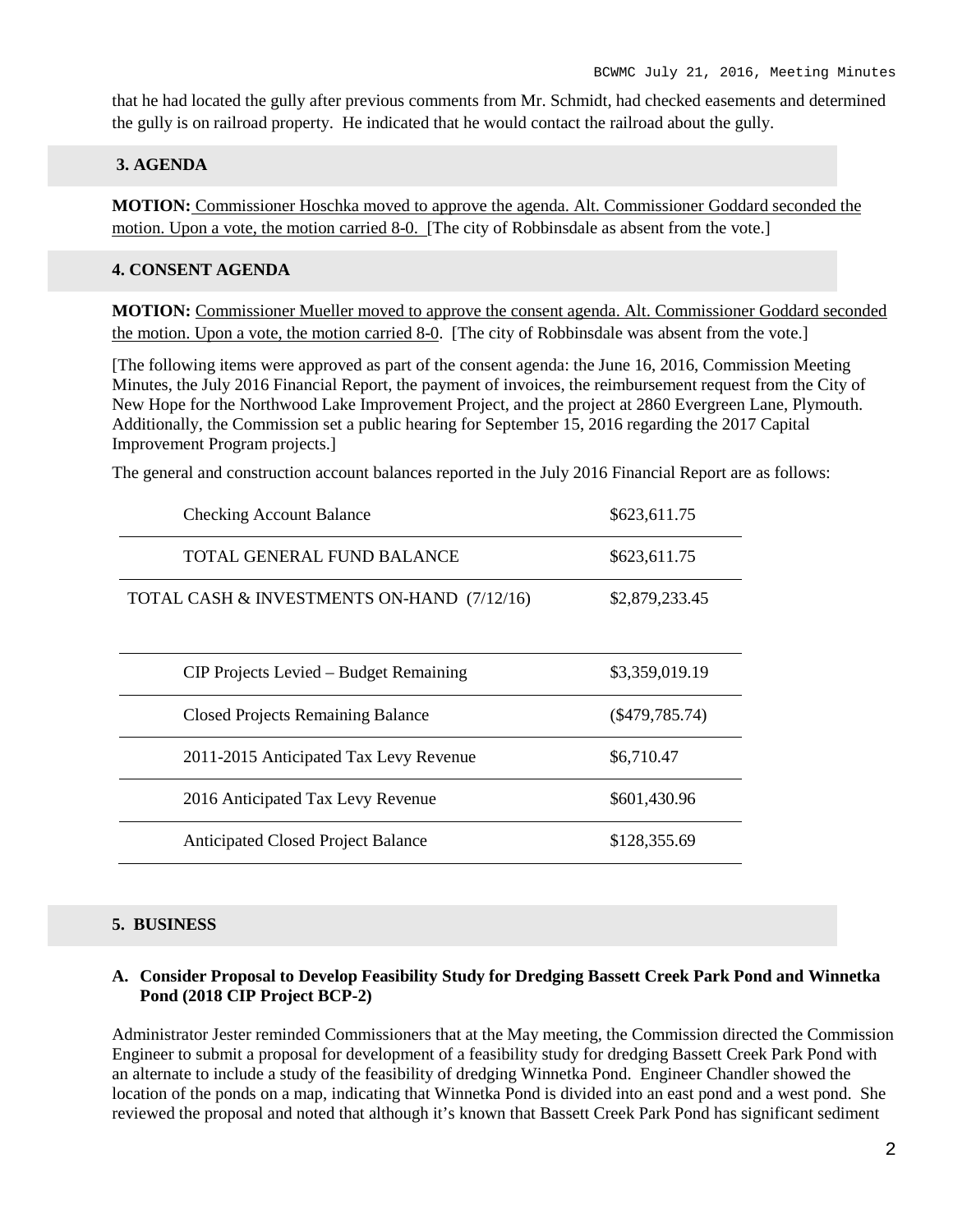build up, it's unclear if Winnetka Pond has a buildup of sediment. She noted that if it was not found to have sediment worth dredging, they would stop studying the Winnetka Pond and only continue studying Bassett Creek Park Pond. She noted that she expects less interest or concern from the public regarding this potential project and that there was some savings in surveying and reporting both ponds within one study.

Alt. Commissioner Goddard asked if it might be possible to "over-dredge" Bassett Creek Park Pond to gain more pollutant removal efficiency. Engineer Chandler said that depending on the wetland regulations for the pond, it might be possible and would be considered during the study. However, she also noted that because the pond is a DNR public water, over dredging wasn't likely permittable. Mark Ray, City of Crystal staff, indicated support for developing an access point to Bassett Creek Park Pond for more frequent dredging. There was more discussion about the possible depth to which the pond could be dredged. Commissioner Mueller wondered if it would be possible to have a depth deep enough for fish to survive.

There was discussion about the possible source of the sediment in Bassett Creek Park Pond. Engineer Chandler noted that sources include erosion from upstream which has likely lessened after erosion control projects on the North Branch of Bassett Creek. She also noted that cleaning out pre-settlement ponds is a city responsibility and that Winnetka Pond is being considered within this CIP project because it's part of the BCWMC Trunk System.

Mr. Ray noted that the city is hoping to dovetail park improvements at the same time as CIP construction.

**MOTION:** Alternate Commissioner Goddard moved to approve the proposal and scope of work as presented by the Commission Engineer to prepare a feasibility study for Bassett Creek Park Pond and Winnetka Pond Dredging Project (BCP-2) for a total cost of \$60,000. Alternate Commissioner Tobelmann seconded the motion. Upon a vote the motion carried 8-0. [City of Robbinsdale was absent from the vote.]

### **B. Consider Metropolitan Council Stormwater Grant Awarded for Northside Neighborhood Engagement & Opportunities in Clean Water Initiatives (Harrison Neighborhood Project)**

- i. **Review Draft Project Work Plan from Metro Blooms**
- ii. **Consider Entering Agreement with Metropolitan Council to Implement Project**
- iii. **Consider Directing Staff to Develop and Execute a Sub-grant Agreement with Metro Blooms to Implement Project**

Administrator Jester provided background on the project, reminding the Commission that at the December 2015 meeting, the Commission agreed to submit a grant application to the Met Council on behalf of Metro Blooms for the Harrison Neighborhood Project. She reported that the BCWMC was recently awarded \$100,000 from the Met Council and that before a grant agreement can be approved, a work plan for the project must be approved by Met Council staff. She noted the draft work plan in the meeting materials was developed by Metro Blooms for the Commission's review and consideration. Further, she noted the grant agreement template from the Met Council included in the meeting materials was reviewed by Commission Legal Counsel.

Administrator Jester indicated that Minneapolis staff has comments on the draft work plan and that staff is also seeking comments from Commissioners. She noted that staff is seeking approval to execute a grant agreement with the Met Council once the work plan is revised and approved by Minneapolis staff and is approved by the Met Council. She also indicated that staff is seeking approval to develop and execute a corresponding sub-grant agreement with Metro Blooms to implement the project per the agreement with Met Council.

Ms. Becky Rice with Metro Blooms noted that the project scope has been scaled back from the original proposal due to less than anticipated grant funding. She reported the current work plan includes installing bioswales with alternative turf and native grasses after ash trees are removed from boulevards along Glenwood Ave. She noted that the bioswales will capture runoff from properties and not from streets and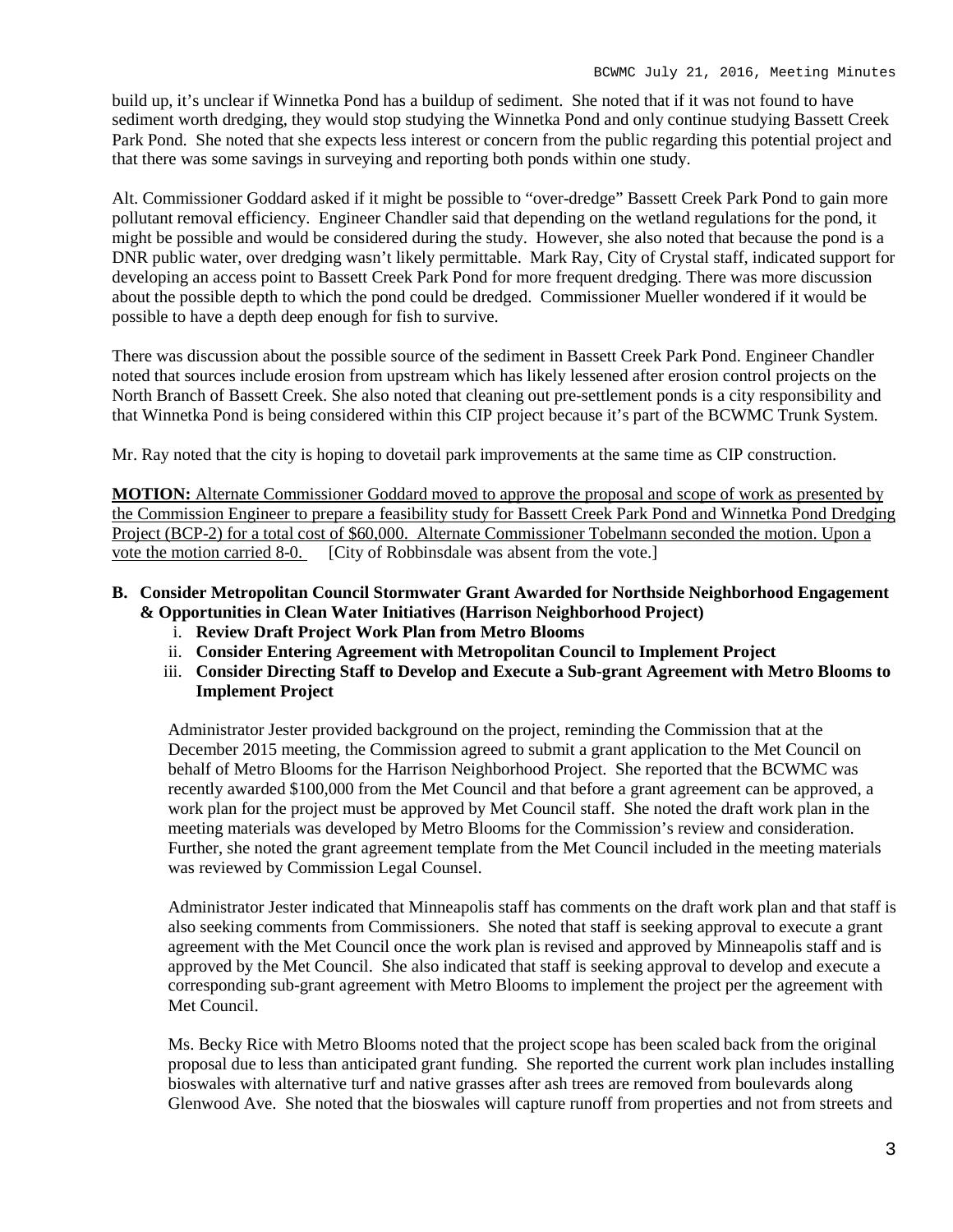that work in alleyways is no longer part of the project plan unless additional funding becomes available. There was discussion about maintenance of the projects since most residents in the Harrison Neighborhood are not the property owners. Ms. Rice indicated that Metro Blooms will only work with property owners and that not all properties will be residential.

Ms. Stout, City of Minneapolis, reported that city staff has some concerns with the work plan as currently presented and would like the opportunity to provide input. Ms. Rice and Administrator Jester indicated city input would be sought before submitting the work plan to the Met Council.

**MOTION:** Alternate Commissioner Goddard moved to approve the draft work plan with input from Minneapolis city staff and to bring a revised work plan to the Commission if it's significantly different from the current draft; to execute an agreement with the Metropolitan Council for the stormwater grant; and to develop and execute a sub-grant agreement with Metro Blooms to carry out the Metropolitan Council grant agreement. Commissioner Mueller seconded the motion. Upon a vote the motion carried 8- 0. [City of Robbinsdale was absent from the vote.]

#### **C. Review Draft Clean Water Fund Grant Application for Harrison Neighborhood Project**

Administrator Jester noted that at the June meeting, the Commission directed staff to work with Metro Blooms to develop a Clean Water Fund grant application for the Harrison Neighborhood Project. She noted that the attached draft application requests \$150,000 in grant funds from the "Community Partners" portion of the Clean Water Fund which is separate from the Projects and Practices funds being sought for the Plymouth Creek Restoration Project. She indicated that staff is seeking comments on the draft application and approval to submit the application on behalf of Metro Blooms by the deadline of August  $8<sup>th</sup>$ .

Ms. Rice with Metro Blooms reported that the project proposed in this grant application is an extension of the Harrison Neighborhood Project discussed previously in Item 5B. She noted that this project would work with businesses, organizations, and other larger property owners and would focus on Glenwood Avenue with the Glenwood Revitalization Team. She noted the funding would be used to fund 6-8 larger projects at up to \$25,000 each. She reported that Metro Blooms is also submitting a grant application for Hennepin County's Opportunity Grant Fund and that property owners would also be required to provide some match. There was discussion about how the Minneapolis Stormwater Credit program could be used to further incentivize businesses. Ms. Stout noted that receiving a stormwater credit can be more rigorous than expected and indicated that stormwater management features should be privately owned and maintained. There were further comments from Commissioners on various aspects of the application. Ms. Rice said she open to all comments and would like Minneapolis city staff to review the application and provide comments.

**MOTION:** Alternate Commissioner Goddard moved to direct staff to work with Metro Blooms to finalize the Clean Water Fund grant application with input from the city of Minneapolis and others and to submit the grant application to the Board of Water and Soil Resources. Alternate Commissioner Holter seconded the motion. Upon a vote the motion carried 8-0. [City of Robbinsdale was absent from the vote.]

#### **D. Review Draft Clean Water Fund Grant Application for Plymouth Creek Restoration Project**

Administrator Jester noted that at the June meeting, the Commission directed staff to discuss the two 2017 stream restoration projects with BWSR staff, determine which project has a better chance of receiving grant funds, and draft a grant application for the appropriate project. She reported that after discussions with BWSR, staff began drafting a grant application for the Plymouth Creek Restoration Project due to its impact on Medicine Lake and the Medicine Lake TMDL. She noted that the application in the meeting materials is a working document that still needs some additions and refinement. She indicated that staff is seeking comments on the draft application. There was discussion about the amount of grant funding to request. Commission Engineer Chandler cautioned against requesting the 75% of total project cost allowed in the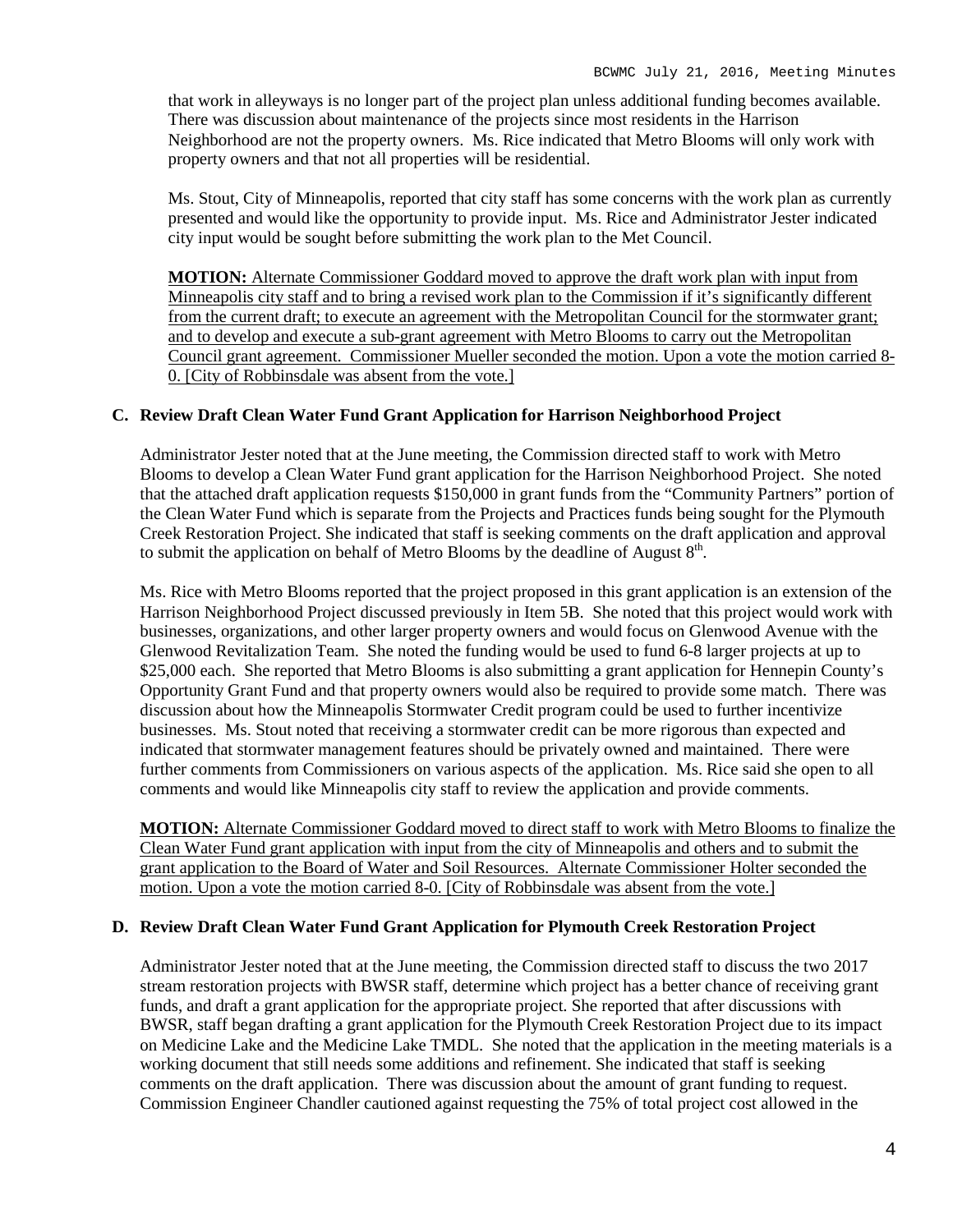application in order to allow for flexibility during project implementation. Administrator Jester recommended requesting \$400,000.

**MOTION:** Commissioner Mueller moved to direct staff to finalize and submit the Clean Water Fund grant application for the Plymouth Creek Restoration Project for \$400,000. Seconded by Commissioner Hoschka. Upon a vote the motion carried 8-0. [City of Robbinsdale was absent from the vote.]

#### **E. Consider Approval of Recommendations from Technical Advisory Committee on Responsibilities and Funding Mechanisms for Rehabilitation and Replacement of Flood Control Project Features**

Commission Engineer Chandler noted that at the May meeting, the Commission discussed the TAC recommendations on the "Responsibilities and Funding Mechanisms for Rehabilitation and Replacement of Flood Control Project Features." She noted that of the eight recommendations in the May memo, the Commission accepted recommendations  $2 - 6$  but requested that the TAC come back to the Commission with more information and/or revised language for recommendations 1, 7, and 8. She reported that the TAC met on June  $28<sup>th</sup>$ , discussed these items, and developed revised recommendations for the Commission's consideration.

Engineer Chandler reviewed recommendation #1 indicating that there had been a question about the expense of additional tunnel inspections. She reported that over the course of 20 years, the annual average increase of inspection costs would be \$2,750/year and that the TAC recommended that the Commission continue to fully fund inspections even with the additional cost. There was some discussion about the likely need to increase the amount of funding set aside each year from the Commission's Operating Budget to the Long Term Maintenance Fund. The group decided that was a discussion for a different meeting or committee. There was consensus to accept the TAC's recommendation for #1.

Engineer Chandler reviewed recommendation #7 indicating that the TAC still agreed cities are responsible for maintenance of Flood Control Project structures at road crossings and they recommended deleting one confusing sentence from the original recommendation. There was consensus to accept the TAC's recommendation for #7.

Engineer Chandler reviewed recommendation #8 indicating Commissioners sought more information on the potential costs of future major rehabilitation. Engineer Chandler reviewed a table showing possible projected costs of significant rehabilitation and replacement of Flood Control Project features. She indicated the TAC's original recommendation remained the same with the additional note that cities are expected to inform the Commission in advance of their request for reimbursement of large scale projects so the Commission can financially prepare. There was discussion about the fact that Hennepin County owns the structure at the Medicine Lake outlet and about different sources of funding (such as the U.S. Army Corps of Engineers, bonding by the County, etc.) for large scale rehabilitation or replacement projects. It was reiterated that inspection and reporting on maintenance will be a key to receiving future funding and will extend the life of the structures. There was also a discussion about the need to share this information with Hennepin County. It was noted that the new proposed funding mechanism (using CIP funds) may require an amendment to the Watershed Management Plan which would give the County and others a chance to comment. Administrator Jester also noted that early and often communication with the County and the Army Corps of Engineers is warranted.

**MOTION**: Alternate Commissioner Goddard moved to approve the recommendations of the Technical Advisory Committee on the Responsibilities and Funding Mechanisms for Rehabilitation and Replacement of Flood Control Project Features. Seconded by Alternate Commissioner Crough. Upon a vote the motion carried 8-0. [City of Robbinsdale was absent from the vote.]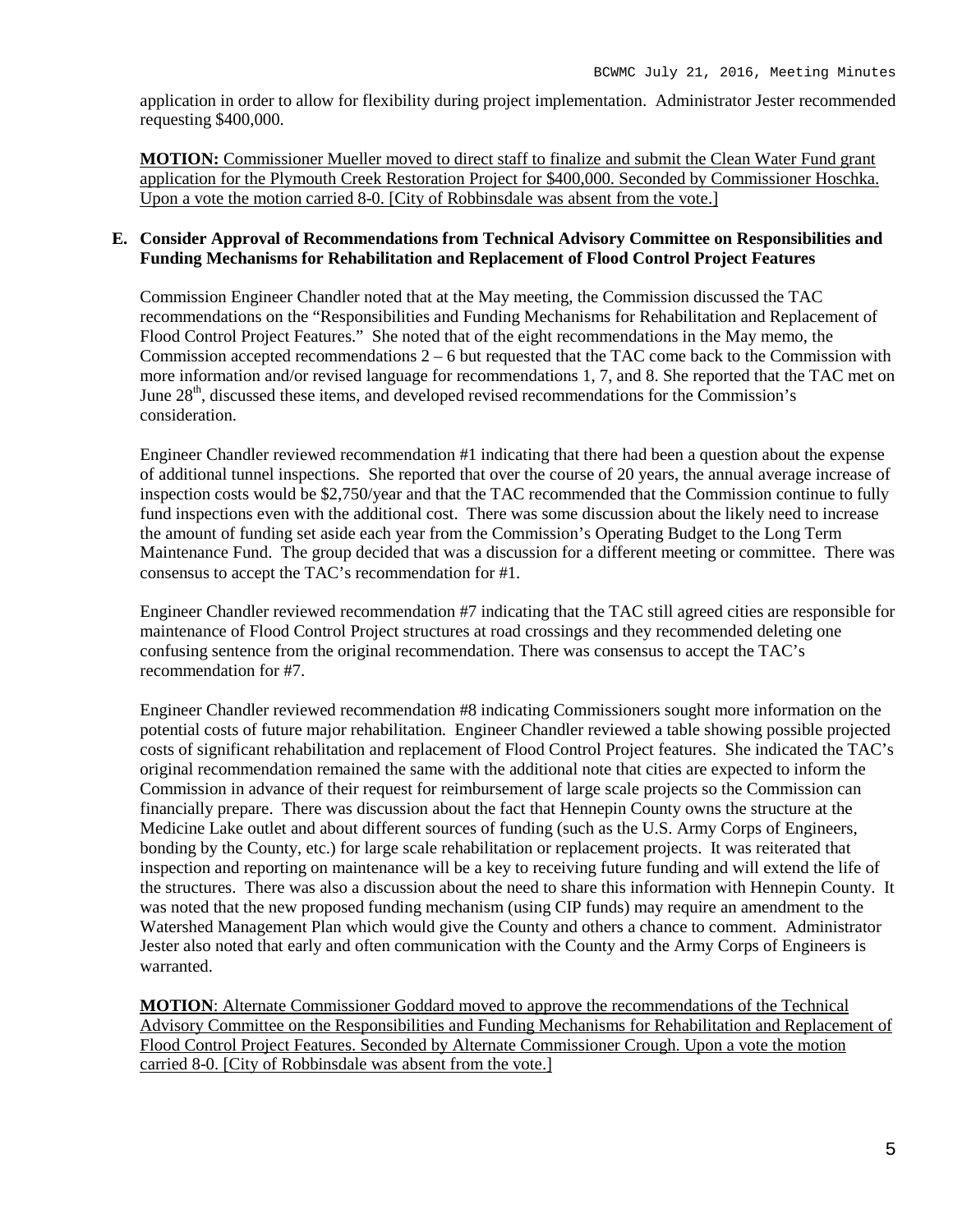#### **F. Consider Education Committee Recommendation to Approve Contract with Lawn Chair Gardner for BCWMC Educational Display Upgrades and Monthly Article Writing**

Administrator Jester reported that the at the Education Committee meeting on July  $12<sup>th</sup>$ , she and Commissioner Black (the only committee member in attendance) discussed outreach ideas with Dawn Pape, an independent contractor doing business as the Lawn Chair Gardener. She reported that she and Commissioner Black recommended contracting with Ms. Pape for the development of three new educational displays and for writing five articles for local news outlets and city newsletters. Administrator Jester noted that Ms. Pape is a local author and graphic designer with a Masters in Environmental Education, and that she founded the Blue Thumb-Planting for Clean Water program and has experience with many watershed organizations. There was some discussion about the need for displays that are useful outside in windy conditions and about where displays could be used. There was consensus that the Commission displays need upgrades and that articles written for local news outlets or city newsletters would reach a wide audience.

Administrator Jester also reported that Recording Secretary Amy Herbert had resigned her position with the Commission and gave a 35 day notice to terminate her contract which would end on August 16. She noted that one of Ms. Herbert's functions was to write posts for the Commission's Facebook page. Administrator Jester noted that social media is one of Ms. Pape's specialties and distributed a proposal from Ms. Pape to create a social media calendar, work on growing the social media audience through various campaigns, post weekly social media posts, and review analytics to determine campaign performance. Administrator Jester requested that the contract with Ms. Pape in the meeting materials be revised to include these social media activities for an amount not to exceed \$3,360 through January 1, 2017. She indicated there is plenty of funding remaining in the Recording Secretary's budget line to cover these costs.

Ms. Pape introduced herself, provided information on her background and expertise, and spoke about the importance of a complete social media campaign, including developing a plan and analyzing data.

There was further discussion about the Commission's displays and future maintenance. Administrator Jester indicated that maintenance is certainly something to consider.

**MOTION:** Commissioner Mueller moved to approve a contract with Ms. Dawn Pape for development of updated educational displays, writing 5 articles for local news outlets, and developing and implementing a social media campaign for a cost not to exceed \$10,360 through January 31, 2017. Seconded by Alternate Commissioner Holter. Upon a vote the motion carried 8-0. [City of Robbinsdale was absent from the vote.]

#### **G. Receive Update on XP-SWMM Phase II Project**

Commission Engineer Chandler walked through the memo in the meeting materials with an update on the XP-SWMM Phase II modeling project. She reported that the Plymouth Creek and Medicine Lake direct modeling was completed in FY2015 along with flow monitoring on the North Branch of Bassett Creek. She reported that modeling is underway for the North Branch and Main Stem Bassett Creek and that data from the City of Minneapolis' detailed modeling project is being incorporated into this project. Further, Engineer Chandler indicated that city staff have been very cooperative in supplying the information needed to perform the modeling. Alt. Commissioner Goddard noted that surveys from the Blue Line LRT project could be used along the Main Stem corridor.

[Commissioner Hoschka departs the meeting. Alt. Commissioner McDonald Black assumes Golden Valley representation.]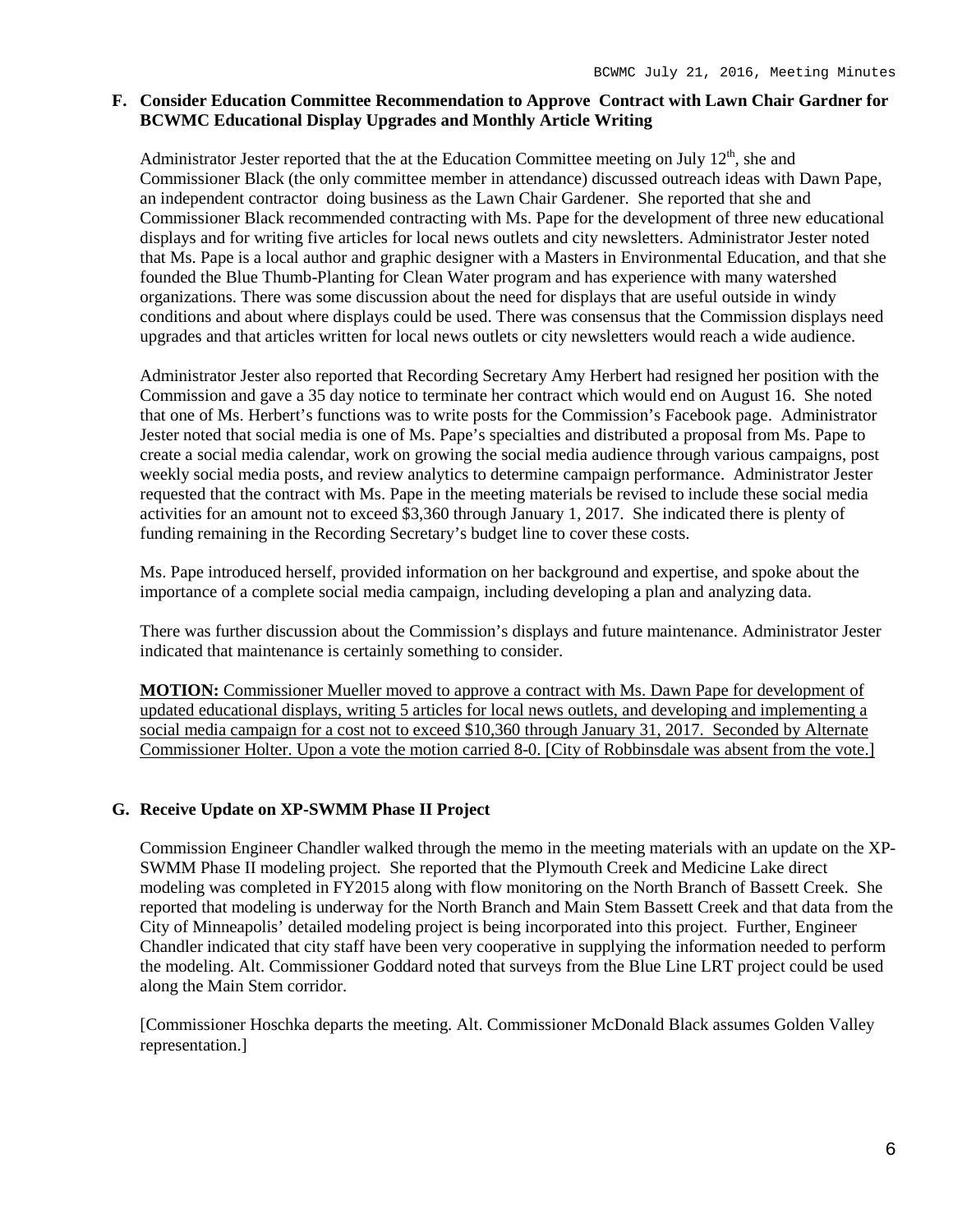## **6. COMMUNICATIONS**

#### **A. Administrator's Report**

Administrator Jester noted that besides her written report, she wanted to direct Commissioner's attention to informational item #7C regarding the Four Seasons Mall redevelopment project. She noted that the developer is prepared to go above and beyond requirements for pollutant removals and will likely seek a partnership with the Commission. She indicated that more information will be forthcoming at a future meeting.

#### **B. Chair**

Chair de Lambert noted that he, Minneapolis city staff, Commission Engineer Jeff Weiss, and the Administrator attended the Hennepin County Board of Commissioners committee meeting earlier in the week. He noted there were no questions posed to the Commission regarding the levy request for 2017 projects and the motion to approve the maximum levy request was approved by the committee.

#### **C. Commissioners**

Commissioner Fruen reported that he had witnessed the flood damage from recent storms in northern Wisconsin and indicated the work of the Commission to alleviate flooding is very important.

#### **D. TAC Members**

TAC member Bob Paschke, City of New Hope, reported that the Northwood Lake Improvement Project continues to be constructed and is on time and on budget.

TAC member Mark Ray, City of Crystal, indicated that the Three Rivers Park District trail project will be completed this fall.

#### **E. Committees**

i. **APM/AIS Committee –** Administrator Jester reported the first meeting of the APM/AIS Committee was well attended and that Meg Rattei with Barr Engineering gave a very informative presentation that is now posted online on the "meeting materials" webpage. She indicated the next committee meeting is scheduled for August  $16<sup>th</sup>$ .

Administrator Jester noted that the Budget Committee will meet on August  $8<sup>th</sup>$  at noon at the Golden Valley City Hall.

#### **F. Legal Counsel**

Legal Counsel Troy Gilchrist indicated his appreciation to attend the Watershed Tour in order to see the projects he's writing contracts about and that are being discussed in meetings.

#### **G. Engineer**

Commission Engineer Chandler reported that the project plans for the North Branch Bassett Creek Channel Maintenance Project are complete. She also reported that the floating baffle on Schaper Pond had been vandalized and that crews will be reattaching the baffle and will find a way to deter future vandals. Finally, Engineer Chandler reported that the Department of Natural Resources recently developed an index of biological integrity (IBI) for fish and that DNR's data indicate Medicine Lake would not meet the standard based on preliminary work. She noted it's unclear whether that would result in an additional "impaired waters" listing. She noted an aquatic plant IBI is also in development.